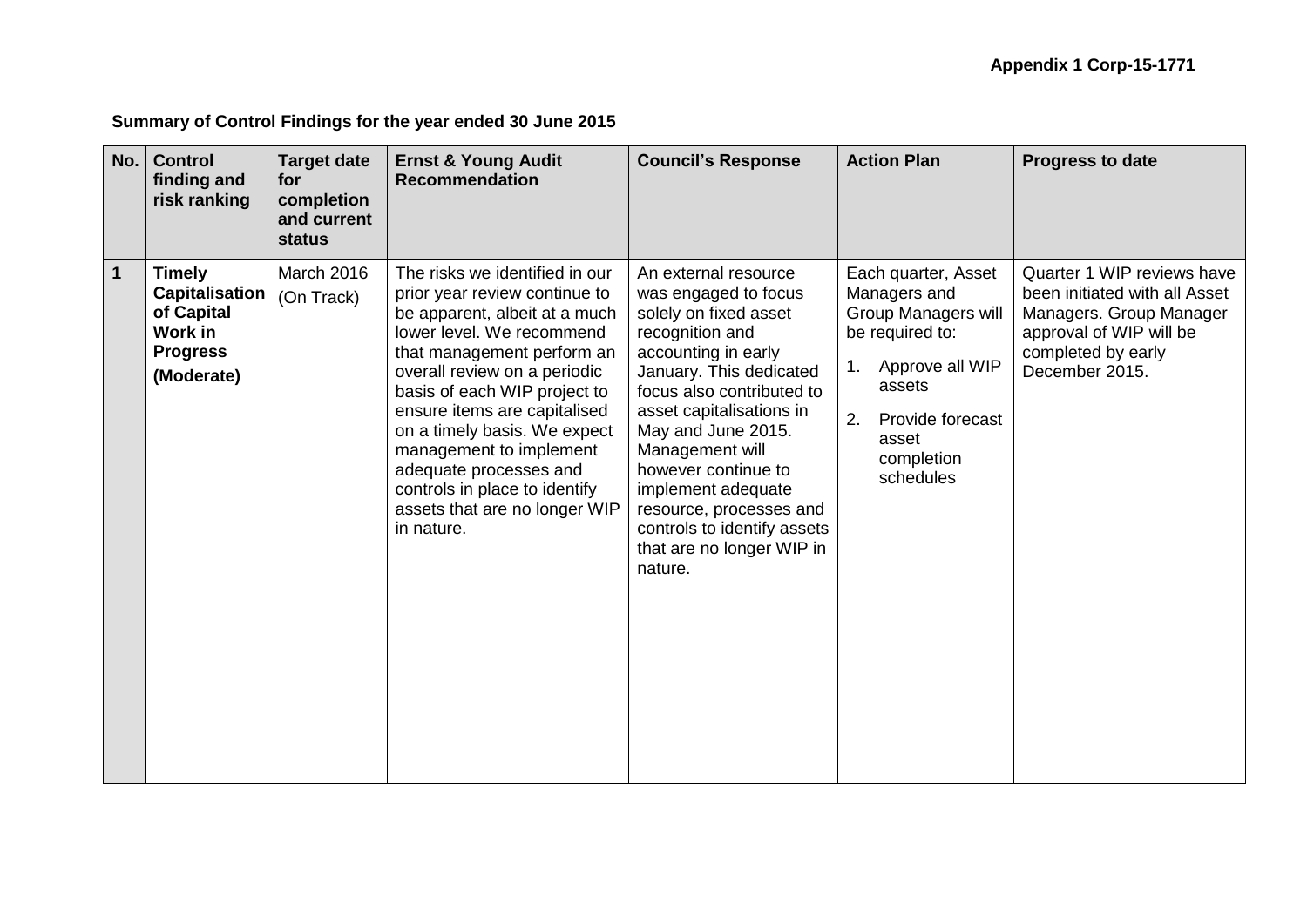| No.            | <b>Control</b><br>finding and<br>risk ranking                                                            | <b>Target date</b><br>for<br>completion<br>and current<br><b>status</b> | <b>Ernst &amp; Young Audit</b><br><b>Recommendation</b>                                                                                                                                                                 | <b>Council's Response</b>                                                                                                                                                                                                                                                                                                                          | <b>Action Plan</b>                                                                                                                                     | <b>Progress to date</b>                                                                                                                                                                                                                                                                                                                                       |
|----------------|----------------------------------------------------------------------------------------------------------|-------------------------------------------------------------------------|-------------------------------------------------------------------------------------------------------------------------------------------------------------------------------------------------------------------------|----------------------------------------------------------------------------------------------------------------------------------------------------------------------------------------------------------------------------------------------------------------------------------------------------------------------------------------------------|--------------------------------------------------------------------------------------------------------------------------------------------------------|---------------------------------------------------------------------------------------------------------------------------------------------------------------------------------------------------------------------------------------------------------------------------------------------------------------------------------------------------------------|
| $\overline{2}$ | <b>Non-financial</b><br>performance<br>$reporting -$<br>review of<br>underlying<br>data<br>(Moderate)    | <b>March 2016</b><br>(Not started)                                      | We recommend KCDC to<br>continue to streamline the<br>systems, processes and<br>quality control over KPI<br>reporting necessary to<br>ensure actual performance is<br>captured, recorded and<br>reported appropriately. | Council will continue<br>reviewing all KPI's and<br>improving how KPI data<br>is collected and stored.<br>MagiQ (the Council's<br>financial and business<br>management system)<br>now provides<br>functionality to capture<br>KPI data. This will be<br>further investigated<br>against the above<br>observations.                                 | <b>Review KPIs</b><br>1.<br>Investigate and<br>2.<br>test MagiQ<br>functionality to<br>capture KPI<br>data.                                            | Planning is underway to<br>develop a project plan that<br>will guide work to<br>progressively review and<br>enhance how data for KPI<br>reporting is captured and<br>reported. The focus is on<br>moving as far as possible<br>towards MagiQ becoming<br>the key source of all non-<br>financial data that is used<br>for reporting and planning<br>purposes. |
| $\mathbf{3}$   | <b>Subsequent</b><br><b>Costs and</b><br>de-<br>recognition<br>of Replaced<br><b>Asset</b><br>(Moderate) | Sept 2016<br>(On track)                                                 | We recommend the asset<br>costs and accumulated<br>depreciations be de-<br>recognised when assets are<br>replaced.                                                                                                      | Historically, this formed<br>part of the three yearly<br>asset revaluations. From<br>1 July 2015, Council will<br>undertake yearly asset<br>revaluations.<br>Management will<br>however continue to<br>implement adequate<br>resource, processes and<br>controls to identify assets<br>that have been replaced<br>and should be de-<br>recognised. | Each quarter, Asset<br>Managers and<br><b>Group Managers will</b><br>be required to<br>approve all assets to<br>be derecognised<br>due to replacement. | Quarter 1 asset<br>replacement reviews have<br>been initiated with all Asset<br>Managers. Group Manager<br>approvals of asset<br>obsolescence will be<br>completed by early<br>December.                                                                                                                                                                      |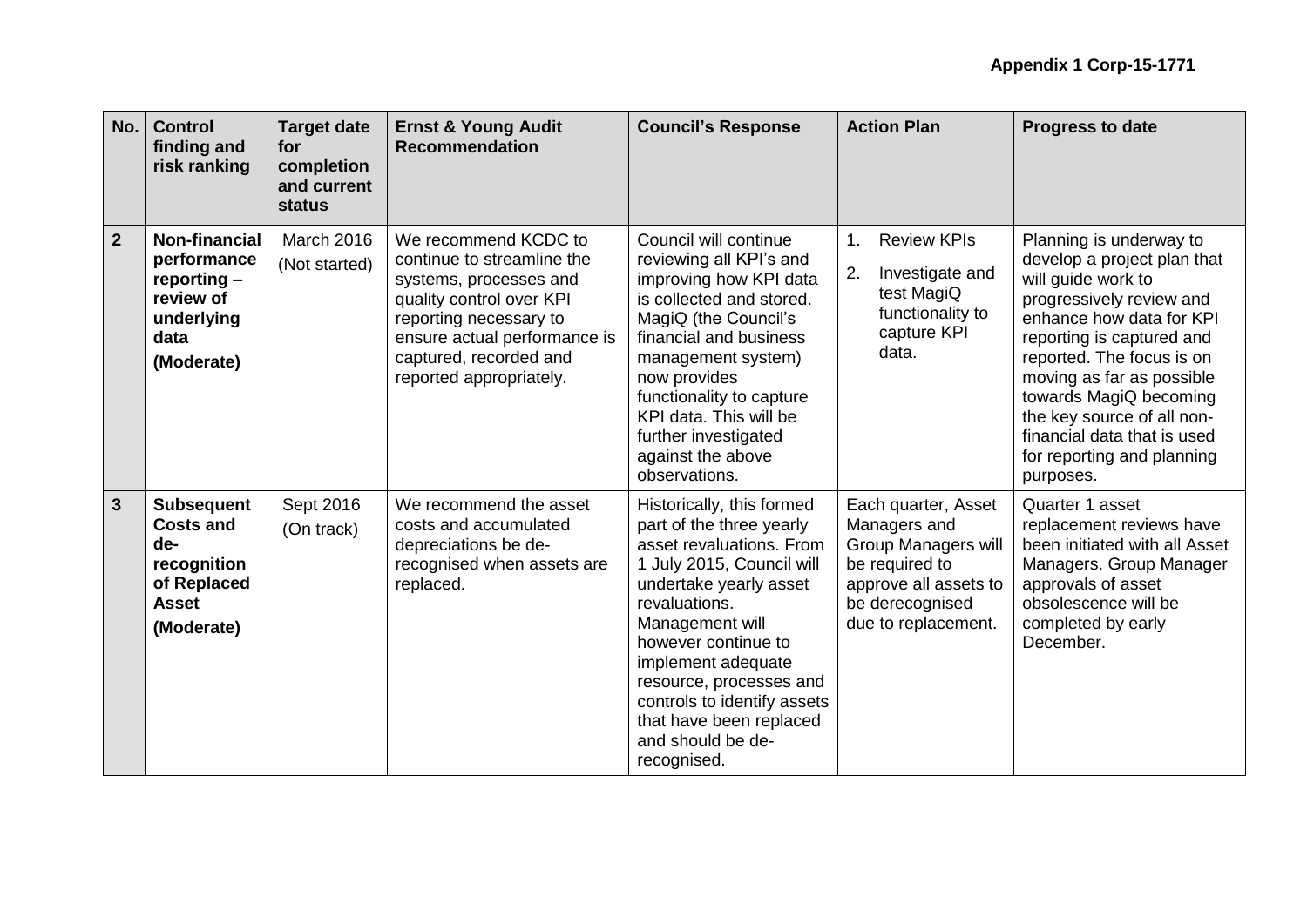| No.                     | <b>Control</b><br>finding and<br>risk ranking                                           | <b>Target date</b><br><b>for</b><br>completion<br>and current<br>status | <b>Ernst &amp; Young Audit</b><br><b>Recommendation</b>                                                                                                                                                                                          | <b>Council's Response</b>                                                                                                                                                                                                                                                                                                                   | <b>Action Plan</b>                                                                                                                                                                                                        | <b>Progress to date</b>                                                                                                                                                                           |
|-------------------------|-----------------------------------------------------------------------------------------|-------------------------------------------------------------------------|--------------------------------------------------------------------------------------------------------------------------------------------------------------------------------------------------------------------------------------------------|---------------------------------------------------------------------------------------------------------------------------------------------------------------------------------------------------------------------------------------------------------------------------------------------------------------------------------------------|---------------------------------------------------------------------------------------------------------------------------------------------------------------------------------------------------------------------------|---------------------------------------------------------------------------------------------------------------------------------------------------------------------------------------------------|
| $\overline{\mathbf{4}}$ | <b>Fully</b><br><b>Depreciated</b><br>Property,<br>Plant &<br><b>Equipment</b><br>(Low) | Sept 2016<br>(On track)                                                 | We recommend that<br>management undertake a<br>review of fully depreciated<br>assets and where no future<br>economic benefits or service<br>potential is expected the<br>asset be derecognised and<br>removed from the fixed<br>assets register. | Management will<br>continue to implement<br>adequate resource,<br>processes and controls<br>to derecognise assets<br>that have been fully<br>depreciated and will only<br>remove such assets from<br>the fixed asset register<br>where no future<br>economic benefits and/or<br>or no service potential is<br>expected from such<br>assets. | Each quarter, Asset<br>Managers and<br><b>Group Managers will</b><br>be required to<br>approve assets to be<br>derecognised due to<br>them not providing<br>any future economic<br>benefit and / or<br>service potential. | Quarter 1 fully depreciated<br>asset reviews have been<br>initiated with all Asset<br>Managers. Group Manager<br>approval of asset de-<br>recognitions will be<br>completed by early<br>December. |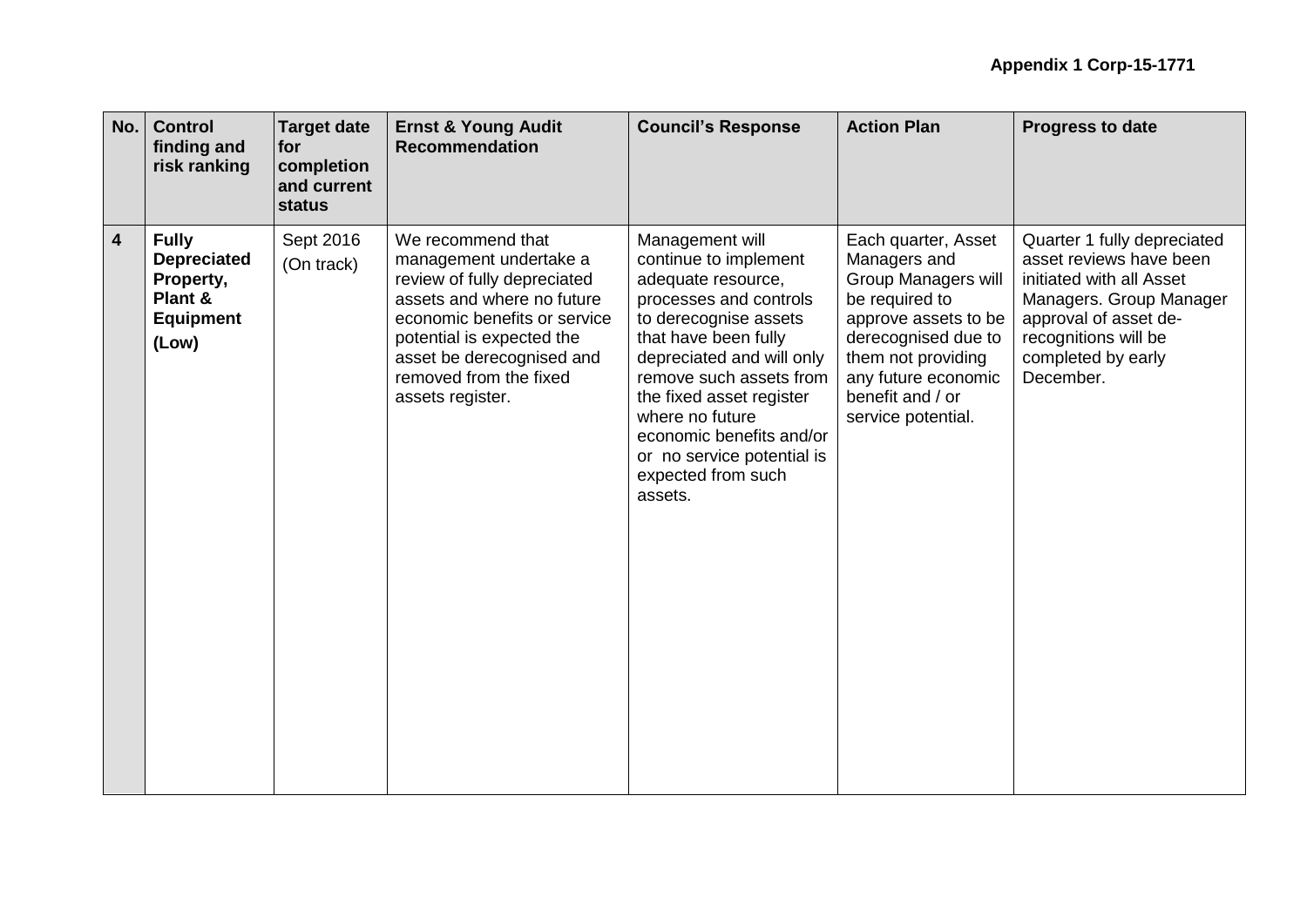| No.            | <b>Control</b><br>finding and<br>risk ranking                  | <b>Target date</b><br>for<br>completion<br>and current<br>status | <b>Ernst &amp; Young Audit</b><br><b>Recommendation</b>                                                         | <b>Council's Response</b>                                                                                                                                                                                                                         | <b>Action Plan</b>                                                                                                                                                                                                                                                                                                                                | <b>Progress to date</b>                                                                                                      |
|----------------|----------------------------------------------------------------|------------------------------------------------------------------|-----------------------------------------------------------------------------------------------------------------|---------------------------------------------------------------------------------------------------------------------------------------------------------------------------------------------------------------------------------------------------|---------------------------------------------------------------------------------------------------------------------------------------------------------------------------------------------------------------------------------------------------------------------------------------------------------------------------------------------------|------------------------------------------------------------------------------------------------------------------------------|
| $5\phantom{1}$ | <b>Timely review</b><br>оf<br>expenditure<br>policies<br>(Low) | Sept 2016<br>(On track)                                          | Policies should be reviewed<br>periodically to ensure that<br>they correctly reflect<br>Council's expectations. | Council's corporate<br>policy review period has<br>changed to five yearly or<br>earlier, if required<br>The policies identified by<br>Audit have been<br>rationalised into a draft<br>Procurement and a draft<br>Sensitive Expenditure<br>Policy. | The draft<br><b>Procurement Policy</b><br>and the draft<br>Sensitive<br><b>Expenditure Policy</b><br>are being processed<br>for final approval by<br>the Chief Executive<br>before 30 November<br>2015.<br>A corporate policy<br>register<br>(approximately 50<br>policies) has been<br>created and a<br>prioritised review<br>cycle is underway. | The final Procurement and<br>Sensitive Expenditure<br>Policies are being prepared<br>for approval by the Chief<br>Executive. |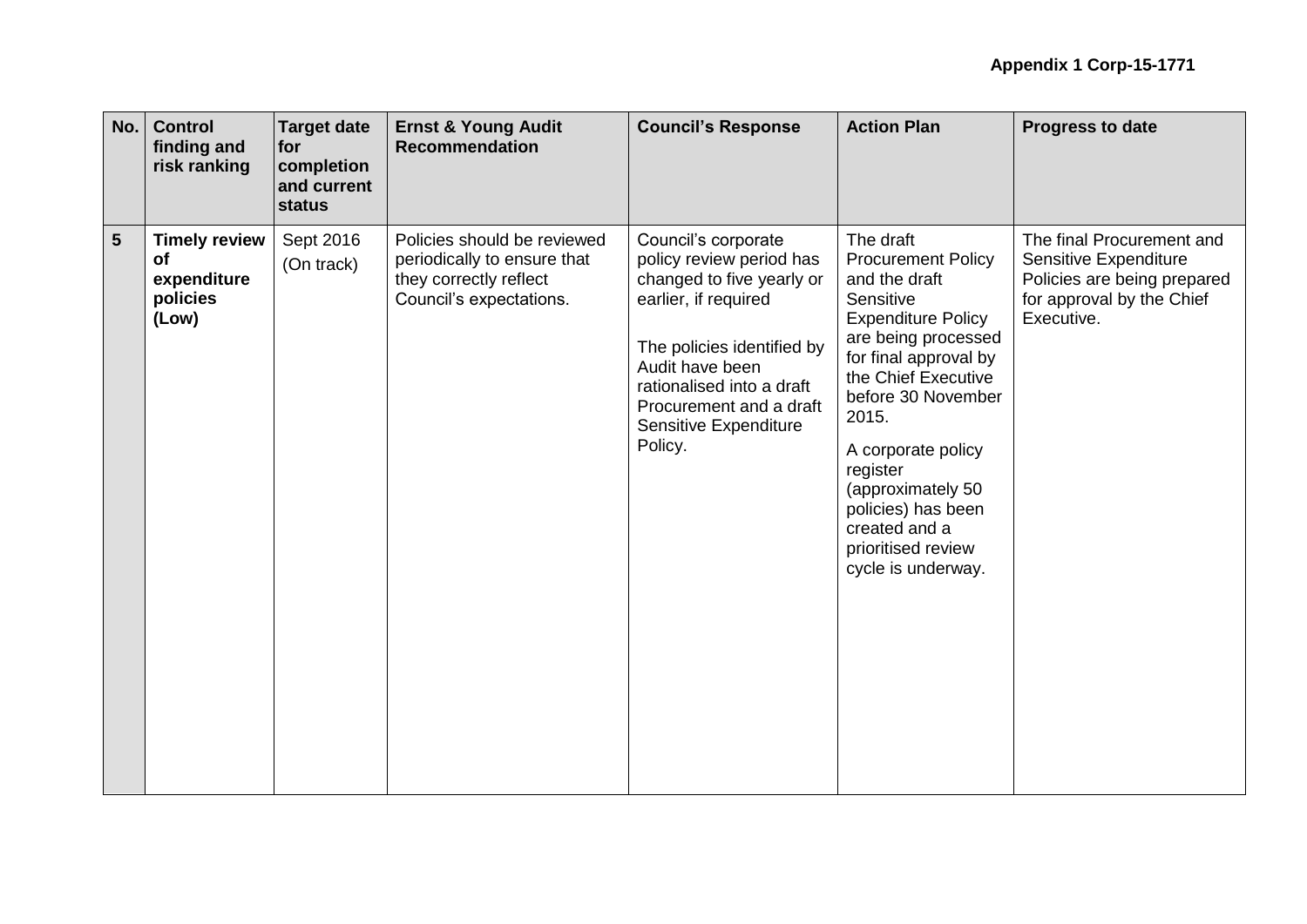| No.             | <b>Control</b><br>finding and<br>risk ranking        | <b>Target date</b><br>for<br>completion<br>and current<br>status | <b>Ernst &amp; Young Audit</b><br><b>Recommendation</b>                                                                                                                                                                                                | <b>Council's Response</b>                                                                                                          | <b>Action Plan</b>                                                                                                                                                                                                                                                                                                      | <b>Progress to date</b>                                                                                      |
|-----------------|------------------------------------------------------|------------------------------------------------------------------|--------------------------------------------------------------------------------------------------------------------------------------------------------------------------------------------------------------------------------------------------------|------------------------------------------------------------------------------------------------------------------------------------|-------------------------------------------------------------------------------------------------------------------------------------------------------------------------------------------------------------------------------------------------------------------------------------------------------------------------|--------------------------------------------------------------------------------------------------------------|
| $6\phantom{1}6$ | <b>Building and</b><br>resource<br>consents<br>(Low) | Sept 2016<br>(On track)                                          | We reiterate our<br>recommendation that Council<br>continue to investigate the<br>owners of these bonds and<br>return them where<br>appropriate or elect to be the<br>holder and return the money<br>to the Inland Revenue<br>Department if unclaimed. | Council has commenced<br>regular monitoring of<br>these bonds.<br>During the 2015 year,<br>Council refunded<br>\$359,000 of bonds. | Council will continue<br>to regularly monitor<br>these bonds and<br>return them when<br>appropriate.<br>Management will<br>fully investigate the<br>requirements and/or<br>impacts on Council<br>electing to be the<br>holder and returning<br>the money to the<br><b>Inland Revenue</b><br>Department if<br>unclaimed. | The bonds are reviewed on<br>a monthly basis.<br>Discussions with the IRD<br>will commence in early<br>2016. |